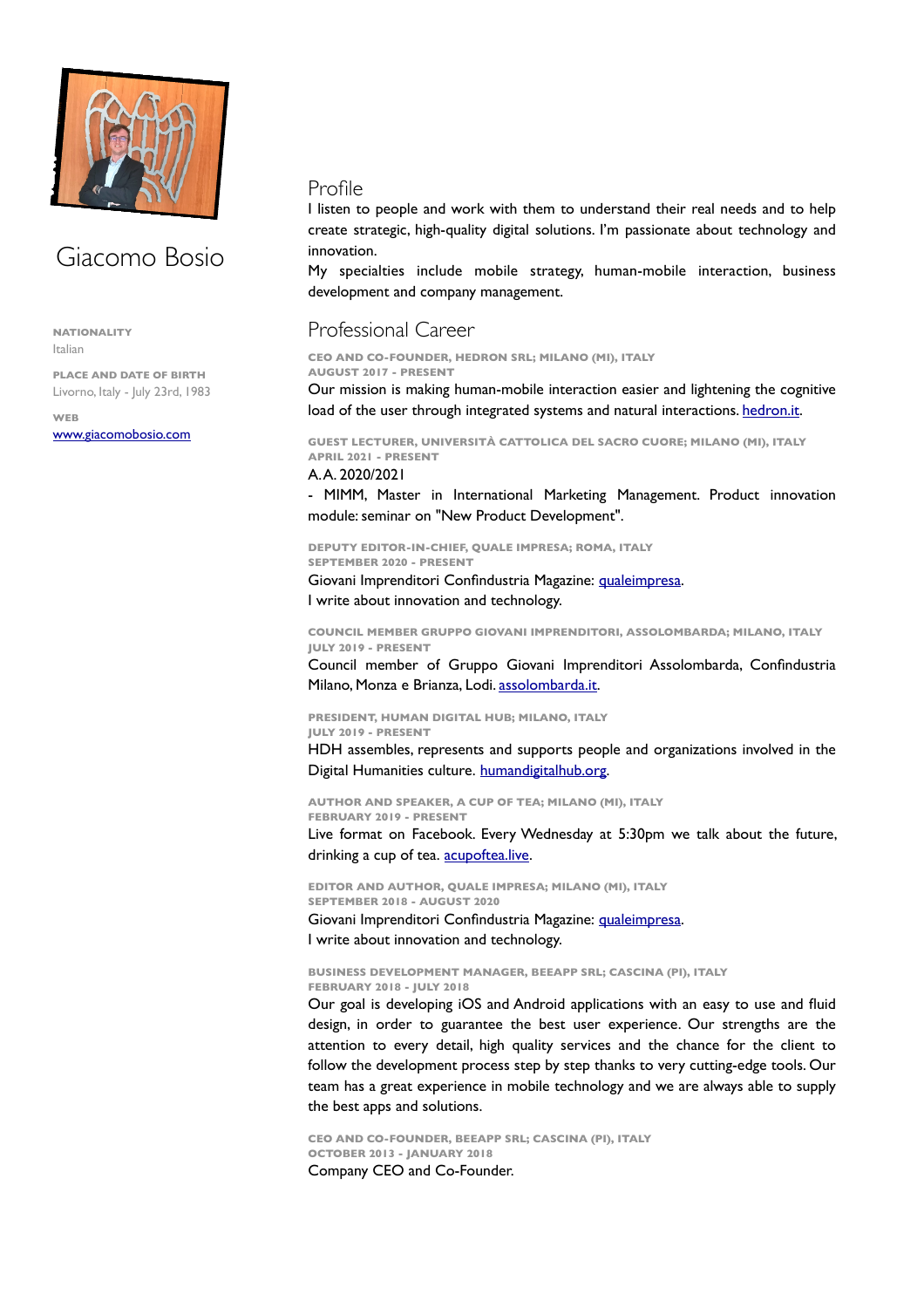

## Giacomo Bosio

**NATIONALITY**  Italian

**PLACE AND DATE OF BIRTH**  Livorno, Italy - July 23rd, 1983

**WEB**  [www.giacomobosio.com](http://www.giacomobosio.com) **IOS CONSULTANT AND DEVELOPER, SELF-EMPLOYED; PISA, ITALY JANUARY 2013 - DECEMBER 2014** 

## iOS application development and consulting.

#### **IPHONE DEVELOPER, NAVIONICS S.P.A.; MASSAROSA (LU), ITALY AUGUST 2010 - DECEMBER 2012**

Employed as a Software Engineer, I worked as iPhone Developer on applications for navigation and outdoor sports. My experience was mainly focused on user interface development, data sharing client-server interaction, API REST server connection, Core Location framework, version control, unit tests and automated user interface testing.

**IPHONE & BLACKBERRY DEVELOPER, NAVIONICS S.P.A.; PISA, ITALY OCTOBER 2009 - JULY 2010** 

I worked as a Software Engineer on different projects; both on BlackBerry and iPhone platforms and, in particular, I was asked to create a demo application to test new features.

**SOFTWARE DEVELOPER, PERCRO LAB SCUOLA SUPERIORE SANT'ANNA; PISA, ITALY SEPTEMBER 2007 - SEPTEMBER 2008** 

I did an internship at the Perceptual Robotics Laboratory of Scuola Superiore Sant'Anna. During this period I developed 3D applications for robotic-assisted upper limbs rehabilitation.

**SOFTWARE DEVELOPER & CONSULTANT, FONDAZIONE CASSA DI RISPARMI DI LIVORNO; LIVORNO, ITALY**

**JANUARY 2006 - MAY 2007** 

After the consulting service, I developed a virtual museum for the pieces of art belonging to the Foundation. I worked as member of a team composed by different professionals.

## **Education**

- University of Pisa, Italy Bachelor degree in Science in Information Technology, 2008 - 105/110
- Senior High School, Livorno, Italy High School Leaving Qualification, 2002 80/100
- St. Edmund's School, Canterbury, UK English Language Course, Upper-Intermediate Level, 2001

### Skills

- Excellent knowledge of Mobile Strategy, Business Development and Company Management.
- Excellent knowledge of Object-Oriented programming and of Objective C, C and Java (including J2ME) programming languages.
- Excellent knowledge of Cocoa, UIKit and Core Location frameworks.
- Excellent knowledge of Xcode, Interface Builder and Instruments.
- Excellent knowledge of UI Automation and AppleScript for automated user interface testing.
- Excellent knowledge of version control.
- Personal experience in cocos2d and Game Kit framework.
- Good knowledge of JSP, Servlet, CORBA, WebServices and other technologies for web application development, including MySQL databases.
- Good knowledge of systems, network and concurrent programming.